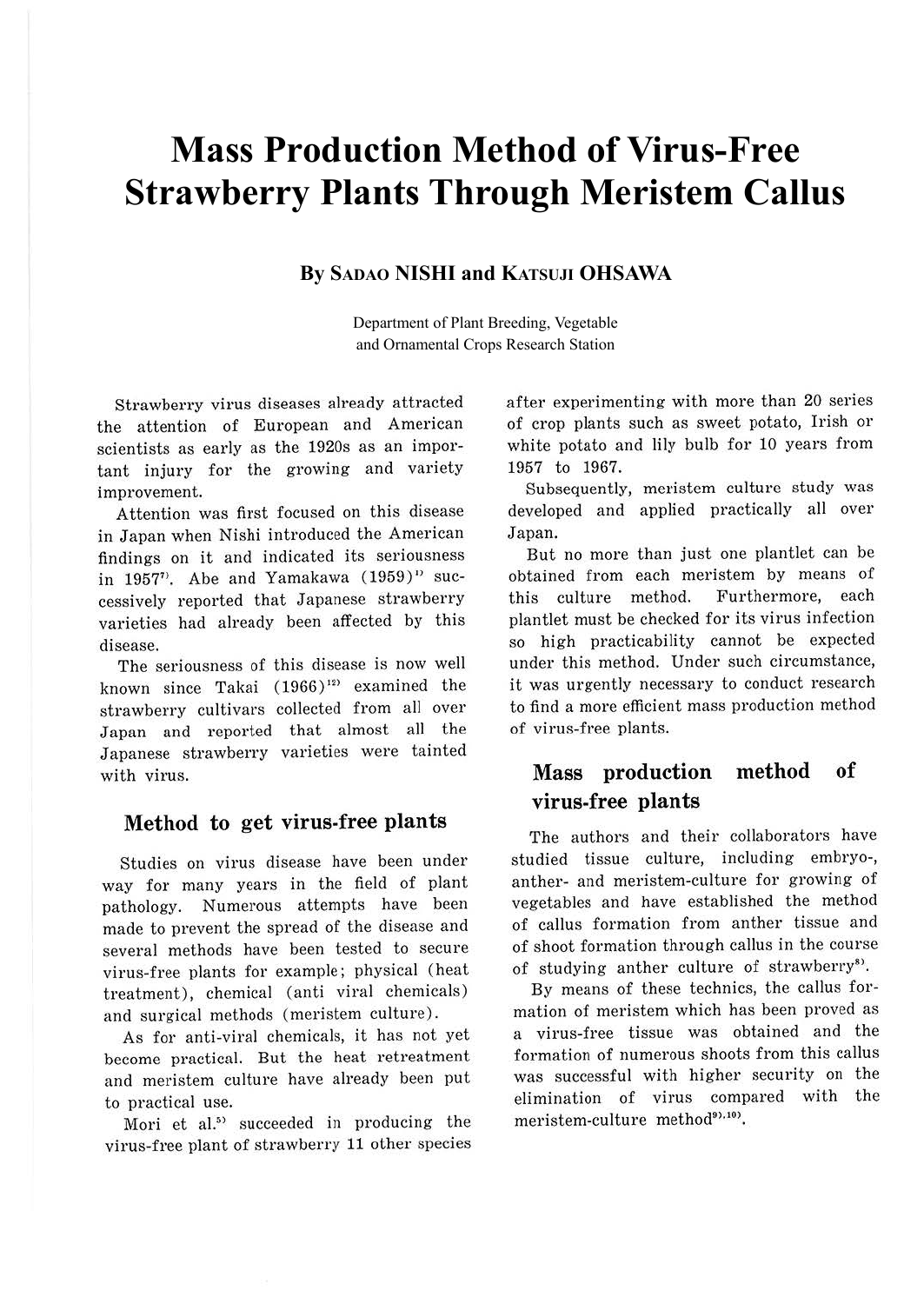#### 1) Materials and methods

"Hokowase" was the strawberry cultivar used for this experiment.

A piece of runner tip, cut off in the length of 1 to 2 cm, was washed in cresoli saponate solution and after sterilization by immersing it into the supernatant solution of chlorinated lime (10  $\alpha$  of chlorinated lime and about 60% added to 140 cc of water) for 10 to 15 minutes, the meristem tissue was cut into small pieces of 0.1-0.5 mm (average  $0.2-0.3$  mm)\* under a dissecting microscope and then these small pieces were put on the medium.

The medium was prepared by adding IAA, NAA, 2.4-D and benzyl adenine (BA) to the base of Linsmaier & Skoog<sup>4</sup></sub>. (Table 1)

Table 1. Composition of the medium  $(mg/l)$ **{Linsmaier** & **Skoog 1965)** 

| $CaCl2 \cdot 2H2O$              | 440   | MnSO <sub>4</sub> H <sub>2</sub> O | 22.3   |  |
|---------------------------------|-------|------------------------------------|--------|--|
| KH <sub>2</sub> PO <sub>4</sub> | 170   | $Na2M0O4 \cdot 2H2O$               | 0.25   |  |
| KNO <sub>a</sub>                | 1900  | $ZnSO_4 \cdot H_5O$                | 8.6    |  |
| $MgSO_4$ -7 $H_2O$              | 370   |                                    |        |  |
| $NH_{4} \cdot NO_{2}$           | 1650  | $FeSO_4$ -7 $H_2O$                 | 27.8   |  |
|                                 |       | <b>NaEDTA</b>                      | 37.3   |  |
| CoCl·6H <sub>2</sub> O          | 0.025 |                                    |        |  |
| $CuSO_4 \cdot 5H_2O$            | 0.025 | Thiamine-HCl                       | 0.4    |  |
| H <sub>a</sub> BO <sub>a</sub>  | 6.2   | Sucrose                            | 30,000 |  |
| ΚI                              | 0.83  | Agar*                              | 7,000  |  |
|                                 |       |                                    |        |  |

\* The original Linsmaier & Skoog medium has 10, 000 g of Agar

**Table** 2. **Effect of BA and** Auxin **concentrations** on **callus and shoot formation** from **meristem tissue** 

|         | Concentration substances<br>added to the medium |                |              | No. of<br>meri- | Callus<br>forma-<br>tion $(B)$ <sup><i>a</i></sup> |                  | Callus<br>forma-<br>tion | No. of<br>direct<br>shoot | Soot formation<br>through callus<br>(C) <sub>b</sub> |                  | Shoot<br>formation<br>ratio |              |
|---------|-------------------------------------------------|----------------|--------------|-----------------|----------------------------------------------------|------------------|--------------------------|---------------------------|------------------------------------------------------|------------------|-----------------------------|--------------|
|         | <b>BA</b>                                       |                |              | IAA NAA 24-D    | stems<br>(A)                                       | $+$              | $+$                      | ratio<br>(B/A)            | forma-<br>tions                                      | $+$              | $^+$                        | (C/A)        |
|         | M                                               | M              | M            | M               |                                                    |                  |                          |                           | %                                                    |                  |                             | %            |
| Expt. 1 | $\Omega$                                        | $\mathbf{0}$   | $\mathbf{0}$ | $\mathbf{0}$    | 10                                                 | $\bf{0}$         | $\bf{0}$                 | $\bf{0}$                  | 8                                                    | $\bf{0}$         | 0                           | $\bf{0}$     |
|         | 0                                               | $10^{-6}$      | $\Omega$     | $\mathbf{0}$    | 10                                                 | 4                | $\Omega$                 | 40                        | $\bf{0}$                                             | $\pmb{0}$        | $\mathbf{0}$                | $\mathbf{0}$ |
|         | 0                                               | $10^{-5}$      | $\bf{0}$     | $\mathbf{0}$    | 10                                                 | 4                | 4                        | 80                        | $\mathbf{0}$                                         | $\mathbf{0}$     | $\mathbf{0}$                | $\bf{0}$     |
|         | $10^{-5}$                                       | $\Omega$       | 0            | $\mathbf{0}$    | 10                                                 |                  | 9                        | 100                       | 0                                                    | 3                | 5                           | 80           |
|         | $10^{-5}$                                       | $10^{-6}$      | 0            | $\bf{0}$        | 10                                                 | 4                | 6                        | 100                       | $\bf{0}$                                             | $\overline{c}$   | $\boldsymbol{2}$            | 40           |
|         | $10^{-5}$                                       | $10^{-5}$      | $\bf{0}$     | $\bf{0}$        | 10                                                 | 4                | 6                        | 100                       | $\bf{0}$                                             | $\rm{2}$         | $\overline{2}$              | 20           |
| Expt. 2 | $\mathbf{0}$                                    | $\bf{0}$       | $\Omega$     | $\bf{0}$        | 10                                                 | $\mathbf{0}$     | $\Omega$                 | $\Omega$                  | 9                                                    | $\bf{0}$         | $\bf{0}$                    | $\mathbf{0}$ |
|         | $\mathbf{0}$                                    | $\mathbf{0}$   | $10^{-6}$    | $\bf{0}$        | 10                                                 | 6                | $\overline{2}$           | 80                        | $\bf{0}$                                             | $\pmb{0}$        | 0                           | $\bf{0}$     |
|         | $\Omega$                                        | $\mathbf{0}$   | $10^{-5}$    | $\mathbf{0}$    | 10                                                 | 4                | 6                        | 100                       | $\mathbf{0}$                                         | $\bf{0}$         | $\bf{0}$                    | $\theta$     |
|         | $10^{-5}$                                       | $\bf{0}$       | 0            | 0               | 10                                                 | 1                | 9                        | 100                       | 0                                                    | $\overline{4}$   | 5                           | 90           |
|         | $10^{-5}$                                       | $\bf{0}$       | $10^{-6}$    | $\bf{0}$        | 10                                                 | $\mathbf{0}$     | 10                       | 100                       | $\bf{0}$                                             | 3                | $\boldsymbol{2}$            | 50           |
|         | $10^{-5}$                                       | $\Omega$       | $10^{-5}$    | $\mathbf{0}$    | 10                                                 | 1                | 9                        | 100                       | $\mathbf{0}$                                         | $\boldsymbol{2}$ | $\boldsymbol{2}$            | 40           |
| Expt. 3 | $\bf{0}$                                        | $\bf{0}$       | $\mathbf{0}$ | $\mathbf{0}$    | 15                                                 | $\mathbf{0}$     | $\Omega$                 | $\mathbf{0}$              | 13                                                   | $\mathbf{0}$     | $\mathbf{0}$                | $\mathbf{0}$ |
|         | $\mathbf{0}$                                    | $\bf{0}$       | $\bf{0}$     | $10^{-6}$       | 14                                                 | 6                | 7                        | 93                        | $\bf{0}$                                             | $\bf{0}$         | $\bf{0}$                    | 0            |
|         | $\Omega$                                        | $\overline{0}$ | $\Omega$     | $10^{-5}$       | 15                                                 | $\overline{2}$   | 13                       | 100                       | $\mathbf{0}$                                         | 0                | 0                           | $\theta$     |
|         | $10^{-5}$                                       | $\Omega$       | $\bf{0}$     | $\mathbf{0}$    | 12                                                 | $\boldsymbol{2}$ | 10                       | 100                       | 0                                                    | 3                | 7                           | 83           |
|         | $10^{-5}$                                       | $\Omega$       | $\Omega$     | $10^{-6}$       | 12                                                 | 3                | 9                        | 100                       | 0                                                    | $\bf{0}$         | 0                           | 0            |
|         | $10^{-5}$                                       | $\mathbf{0}$   | $\Omega$     | $10^{-5}$       | 15                                                 | $\bf{0}$         | 15                       | 100                       | 0                                                    | $\bf{0}$         | 0                           | 0            |

 $a +$ : Number of test tubes containing the callus of which length is below 5 mm

 $a + t$ : Number of test tubes containing the callus of which length is over 5 mm

 $b +$ : Number of test tubes containing 1 to 5 shoots

 $b + t$ : Number of test tubes containing more than 5 shoots

\* Mori et al (1969)<sup>9)</sup> reported that all the plantlets obtained from the meristem piece of 0.2-0.3 mm were virusfree and about half of the plantlets grown up from the meristem piece of 1.0 mm were also virus-free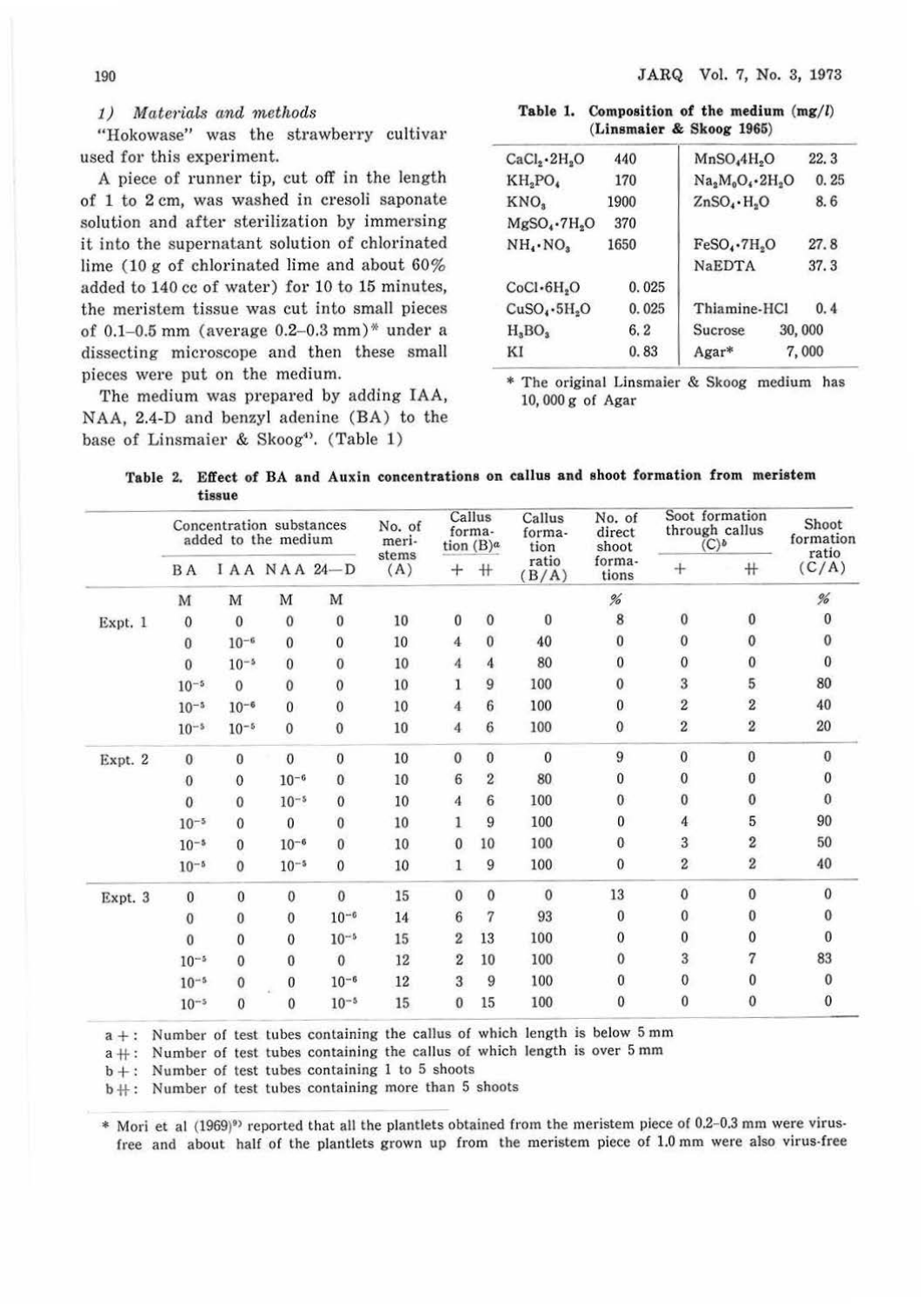The prepared medium was adjusted to pH 6.0 and a 7 to 8 cc portion of it was poured into the  $20 \text{ mm} \times 95 \text{ mm}$  test tubes and autoclaved at a pressure of  $1 \text{ kg/cm}^2$ , for 10 minutes.

The culture was incubated at 25°C under 12 hours illumination (3,000 lux) with fluorescent lamps (plant lux) in a light-proof chamber.

- 2) Results
- 1) Callus and shoot formation from meristem tissue

Table 2 shows the results of experiments after eight to ten weeks from the beginning of culture. The effects of IAA, N AA and 2.4-D are shown in the columns of experiments 1, 2 and 3 respectively.

As to the culture with basic medium only, leaves developed and extended after two to four weeks from the commencement of culture, and plantlet grew up six to eight weeks later



Fig. 1. Shoot formation by usual meristem culture

(Fig. 1) but no callus appeared.

In the medium culture which contained auxin or BA, callus formation was observed frequently especially in the case of 10-•M BA and the callus formation was flawless without any exception.

The basic medium culture containing 10-sM BA showed also the best shoot formation with the ratio of 80 to 90 per cent and it was acclaimed a success.

A fragile callus of yellowish white color appeared at the end of two or three weeks after the beginning of meristem culture with this medium (Fig. 2). Then green spots were formed on the callus during the four to fiveweek period and in the course of six to eight weeks many shoots were discovered on these green spots. (Fig. 3)

Auxin revealed inhibitory effect on the shoot formation.

IAA and NAA reduced the ratio of shoot formation to one-half of the 10-•M BA and no



Fig. 2. Callus formation from a meristem tissue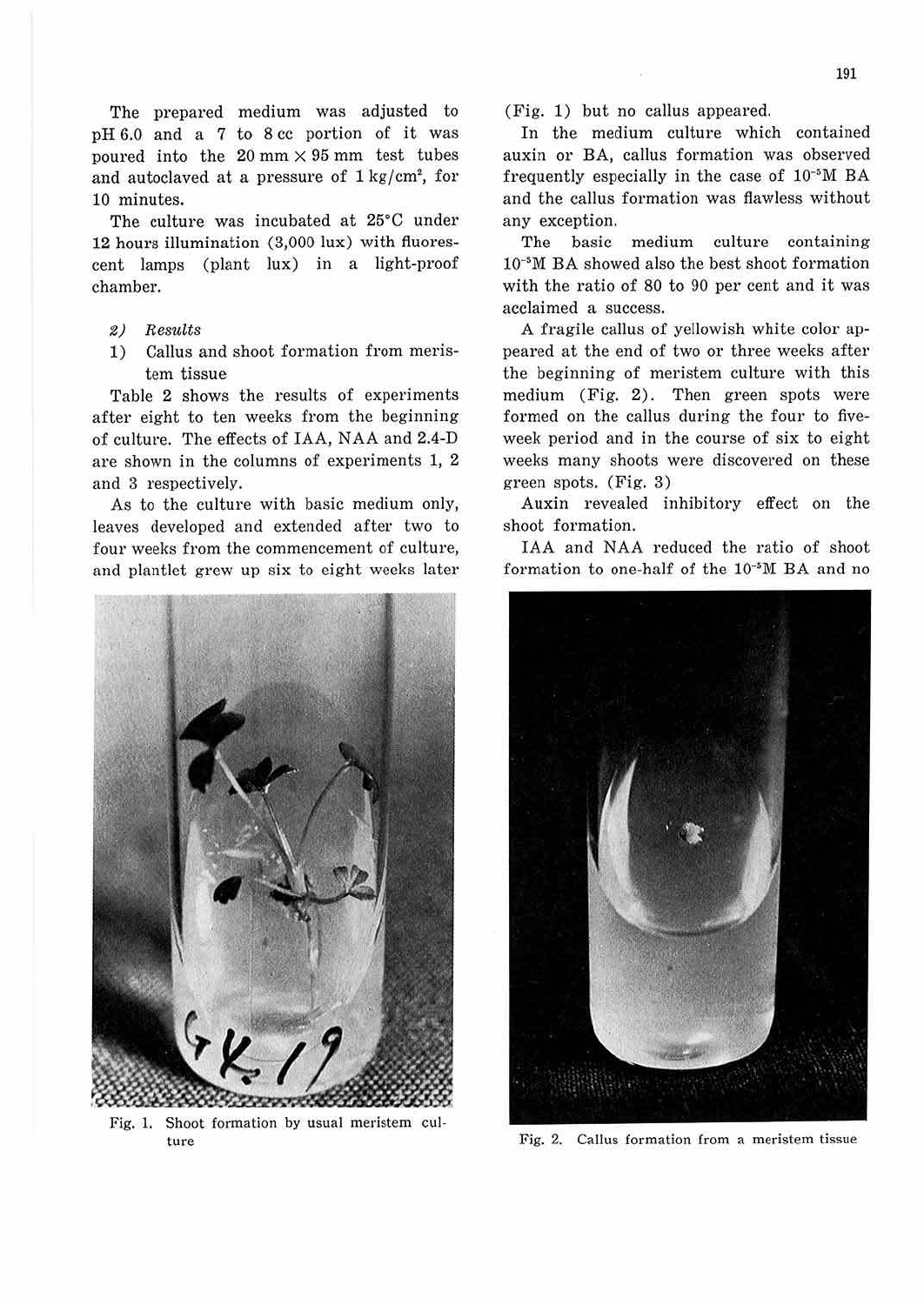shoot formation was noticed with the medium containing  $10^{-5}M$  2.4-D or  $10^{-6}M$  2.4-D.



Fig. 3. Shoot formation through meristem callus

2) Mass production method of shoot through callus

Shoot formation through callus which had been cultured repeatedly with the basic medium containing  $10^{-5}M$  BA developed progressively generation after generation as well as the case of the callus originated from anther tissue.

Subsequently, the newly formed shoots were separated individually and were planted on the basic medium to procure normal strawberry plantlets. (Fig. 4)

Thus, the mass production method of plantlets, more than 50 plantlets if needed, from only one meristem in terms of callus formation followed by shoot formation was found to be possible.

3) Effect of the elimination of virus

As for the virus infection of the plantlets formed from callus tissue, Svobodova (1964)<sup>11</sup> already reported that the plantlets raised separately through the callus which was formed from the potato tissue attacked by PVX, PVY, PVS were found virus-free.

Mori  $(1971)^{6}$  investigated the virus vicissitudes of plants by means of the fluorescent antibody method and reported that the virus concentration of the infected callus derived from the plant tissue attacked by TMV is rather less than that of normal plants and



Fig. 4. Mass production of strawberry shoots through meristem callus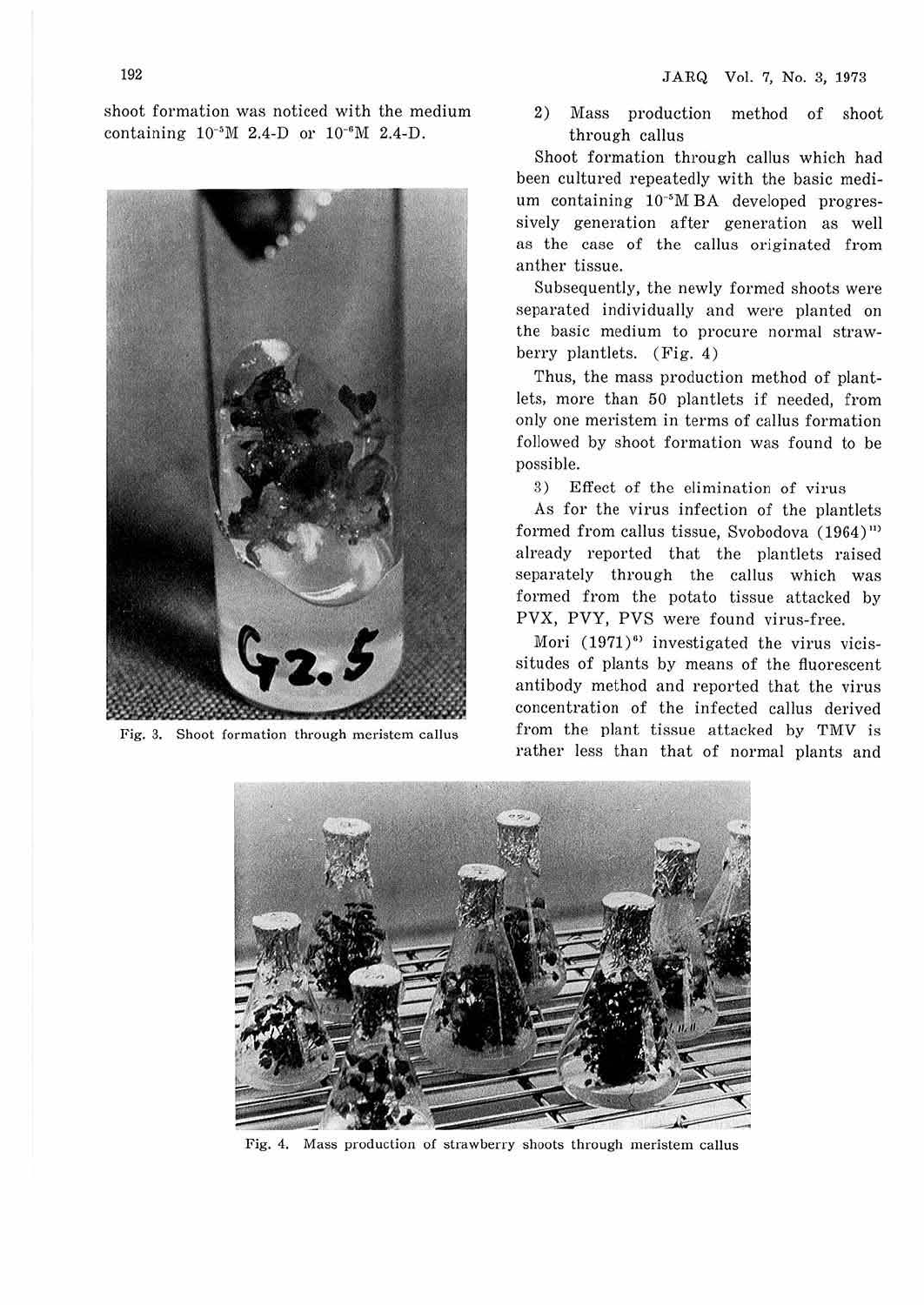reveals unhomogeneous distribution in the tissue according to the growth of callus under subculture.

Furthermore, he reported that the shoots and roots formed from the infected callus were free from virus without any characteristic fluorescence of TMV.

The author  $(1970)^9$  revealed that the plantlet from anther callus of strawberry showed no symptom of the virus disease which affected the mother plant and  $Abo \cdot E$ l-Nil et al.<sup>2)</sup> made similar reports on the geranium plants.

Kondo  $(1968)^{3}$  disclosed that the callus which forms green buds shows higher growth of virus so more detailed studies are necessary in the future.

However, the mass production method of virus-free strawberry plants through meristem callus shows, at least, higher efficiency in the elimination of virus compared with other conventional methods, therefore, the production of plantlets which needs no check up for their virus infection could be expected by the development of this method.

### **Summarry**

The above mentioned procedure is summarized in Fig. 5.

Though only one plantlet had been obtained from one meristem by the conventional meristem culture, more than 50 plantlets can be secured in succession from one meristem by this meristem callus method. The virus disease can be entirely eliminated from the plantlets raised through the callus.

From these viewpoints, this method can be expected to serve as a useful technic for the establishment of the virus-free plant production and their distribution systems.

### **References**

- 1) Abe, S. & Yamakawa, K.: Strawberry viruses found in Japan. *Agri. and Hort.,* **34 (11),** (1959). [In Japanese.]
- 2) Abo•El-Nil, M. M. & Hildebrandt, A. C.: Differentiation of virus-symptomless geranium plants from anther callus. Plant. Dis. *Reptr.,* 55 (11), 1017-1020 (1971).
- 3) Kondo, A.: Virus maintenance by tissue culture. Ann. Phytopath. Soc. Japan, 34, 196 (1968). [In Japanese.]
- 4) Linsmaier, E. M. & Skoog, F.: Organic growth factor requirements of tobacco tissue culture. Physiol. *Plantarum,* **18,** 100-127 (1965).
- 5) Mori, K. et al.: Production of virus-free plants by means of meristem culture. J. Cent. *Agri.*  Exp. Sta., **13,** 45-110 (1969).
- 6) Mori, K.: Production of virus-free plants by means or meristem culture. Chemical *regulation*



Fig. 5. Mass production method of virus.free strawberry plants from meristem callus